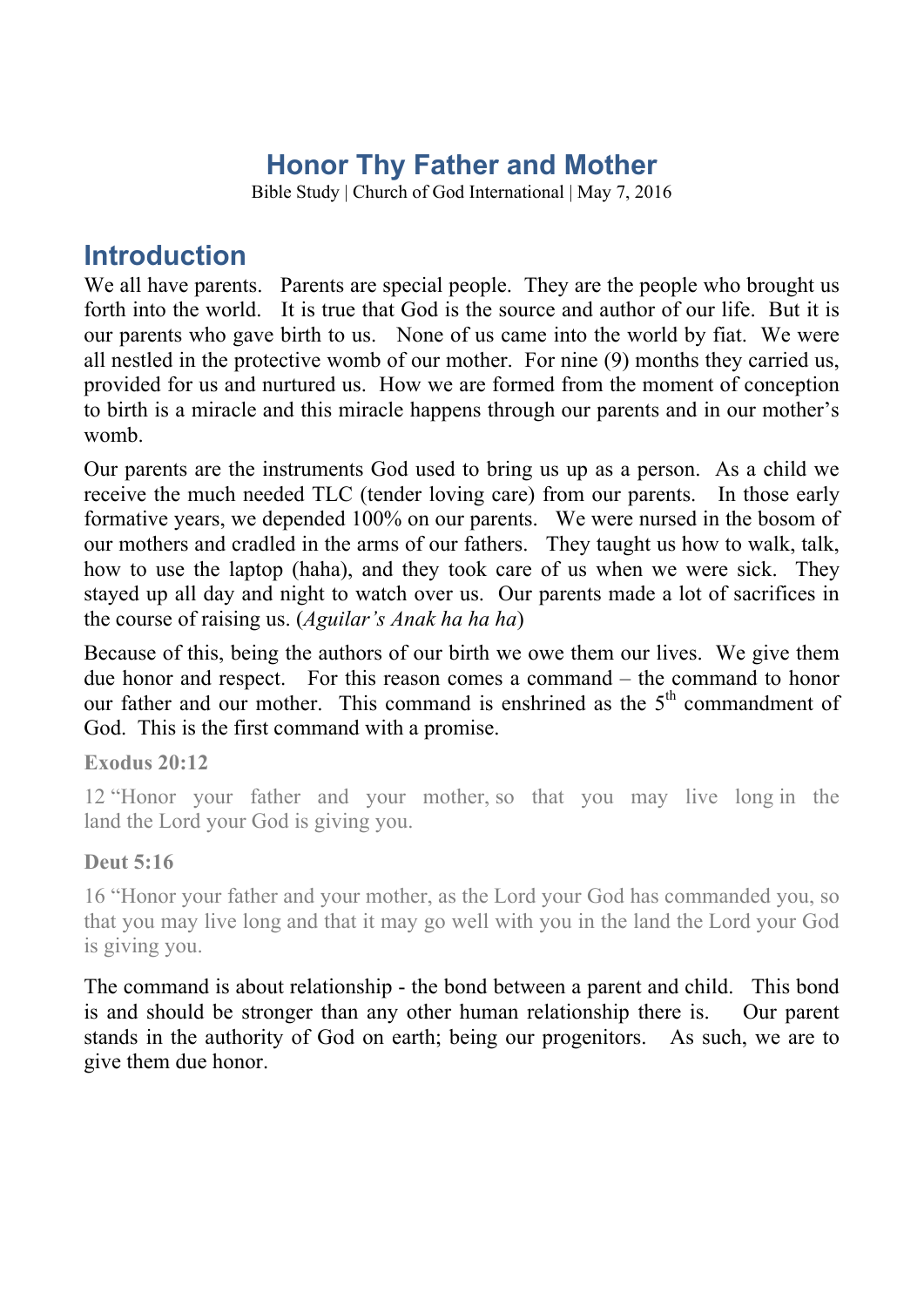## **Honor**

We are commanded to honor our parents. What is meant by to HONOR? For us to honor our parents we must first understand what Honor means. "Honor" is a very interesting and revealing word in the context of the command.

In the New Testament, the word HONOR your parents is from the Greek word "Timao," a verb, which means "to assign a value, to prize, to esteem and to revere." Honoring our father and mother is being respectful in word and action and having an inward attitude of esteem for their position and authority.

More interesting is the Hebrew word "Kabbed" translated HONOR in the Old Testament scripture. The root word is "Kabed" which means "to be heavy or weighty" in terms of impressiveness and importance.

In ancient times, the heavier a person was, the more respectable he or she was. The obvious reason was rich people could afford to eat whatever they wished, whereas poor people were undernourished, eating very little and looking thin, unimportant. Today, we value skinny, trim and slender features. But, in ancient times, the fat ones are the respectable ones. You can see this in ancient paintings and drawings.

The importance of the command is significant since the word translated 'HONOR" is derived from the root word "weighty" and is often used to refer to the glory of God. Therefore, the context of 'to honor" is "to show great weight and respect" to parents.

As significant, is the English word "respect" which means "to look back, regard." Therefore, to honor means "to regard with weightiness, great respect and dignity."

The 10 commandments consist of two (2) sections. The first section consists of our vertical relationship with the Lord. The second section refers to our horizontal relationship with others. We are in an "L" shape – vertical and horizontal relationship towards God and towards our fellowmen.

The first section is summarized by Jesus in what many know as the 'Shema' or what Jesus called the greatest command; i.e, "Love the Lord your God with all your heart and with all your soul and with all your strength and with all your mind'; and, the second section is 'Love your neighbor as yourself." Luke 10:27.

The Fifth Commandment of honoring the parents is the vertex, the point where the vertical line of our relationship with God and the horizontal line of our relationship with others intersect. The commandment to honor our parents is therefore basic to our character.

## **Honor Versus Love**

As a parent, would you rather be honored or be loved? There is a difference between honor and love. Love is to have a strong affection for parents. On the other hand, honor is to revere and show respect in recognition of the important value of parents.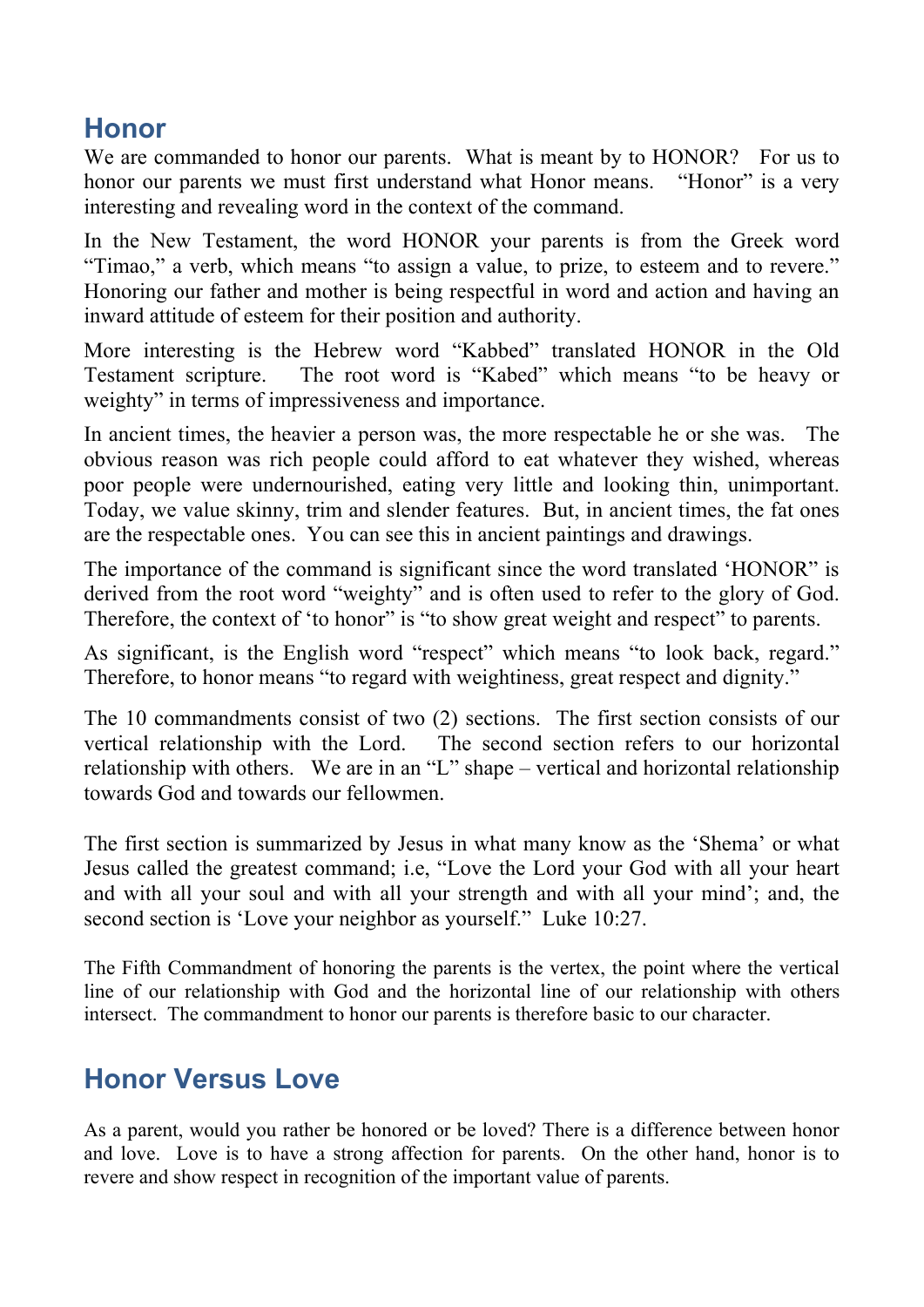The fifth commandment is to HONOR our parents. In the scripture, we are told to honor God, honor parents, honor the king and honor the husband. Honor is to respect and to esteem the position and authority of parents. To honor our parents goes beyond loving them but to accord them great respect and dignity.

We love our children but as parents we do not honor our children. But, children are commanded to honor the parents.

## **Ways To Honor**

Now knowing the etymology of the word 'HONOR, ' we now consider how to put it into practice. Have you ever asked your parent how they want to be honored and what makes them happy? I would surmise that their answer would surprise us. If the answer is "I am happy" or "be as you are", then you can be sure you are doing right.

I will present to you the proper way to show respect to our parents. Romans 1:28-32 presents the clue.

#### **Romans 1:28-32**

28 Furthermore, just as they did not think it worthwhile to retain the knowledge of God, so God gave them over to a depraved mind, so that they do what ought not to be done. 29 They have become filled with every kind of wickedness, evil, greed and depravity. They are full of envy, murder, strife, deceit and malice. They are gossips, 30 slanderers, God-haters, insolent, arrogant and boastful; they invent ways of doing evil; they disobey their parents; 31 they have no understanding, no fidelity, no love, no mercy. 32 Although they know God's righteous decree that those who do such things deserve death, they not only continue to do these very things but also approve of those who practice them.

Inasmuch as we also have a vertical and horizontal relationship with our parents, the key to show respect is propositioned in the 10 commandments.

| (A) Vertical relationship                |                       | Verses          |
|------------------------------------------|-----------------------|-----------------|
| No other God before Me                   | Revere and fear them  | Leviticus 19:3  |
|                                          | Call no one father or |                 |
|                                          | mother                | Matthew 23:9    |
| Do not take God's name Do not curse them |                       | Exodus $21:17$  |
| in vain                                  |                       | Leviticus 20:9  |
| Do not worship graven                    | Obey them             | Colossians 3:20 |
| image                                    | Do not rebel against  | Deut. 21:18-21  |
|                                          | them                  |                 |
| Remember to keep holy   Visit them       |                       |                 |
| the Sabbath day                          |                       |                 |
|                                          |                       |                 |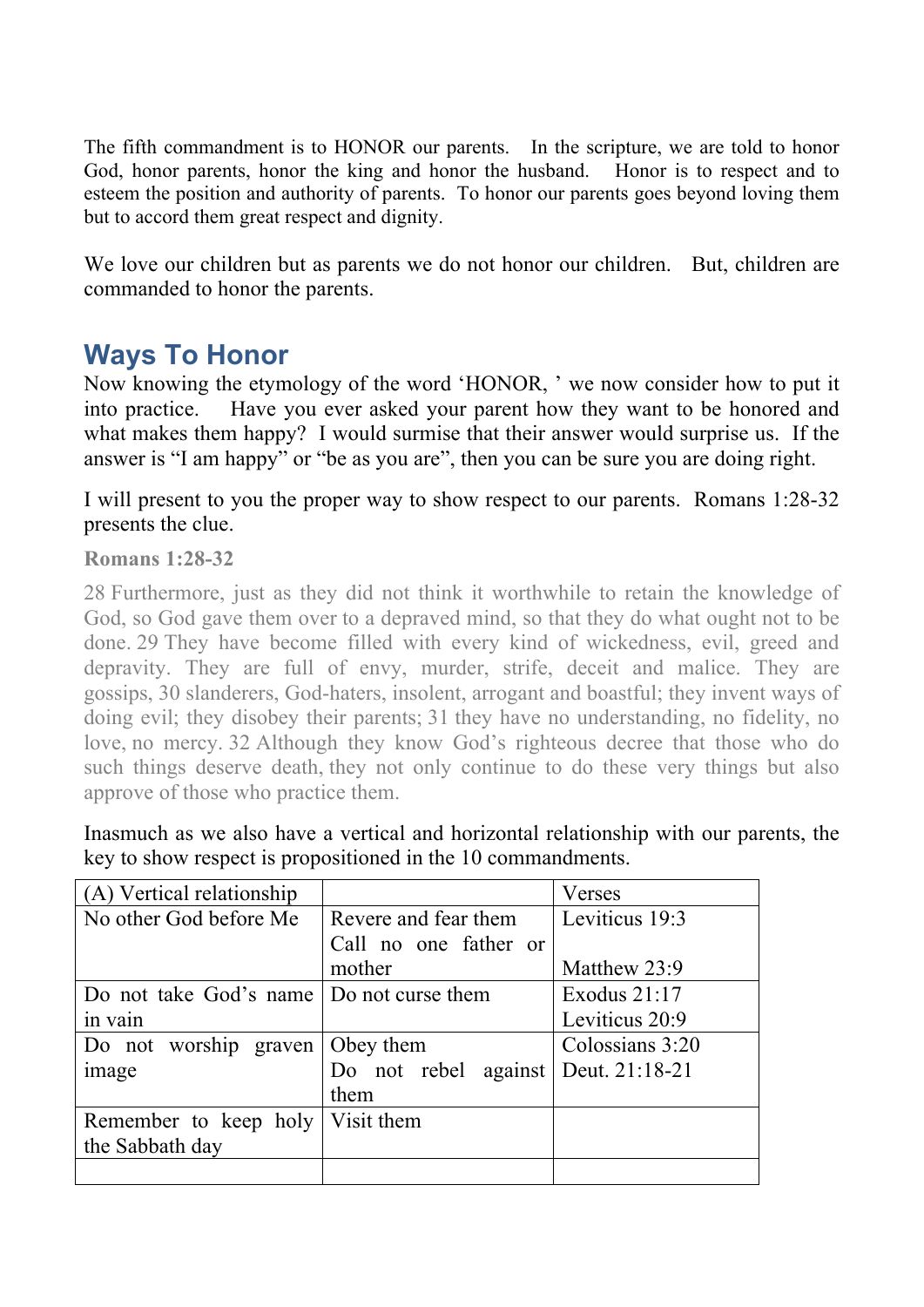| Horizontal<br>(B)         |                                   | Verses        |  |  |  |
|---------------------------|-----------------------------------|---------------|--|--|--|
| Relationship              |                                   |               |  |  |  |
| Do not murder             | Do not be angry at them           |               |  |  |  |
| Do not commit adultery    | Show decorum and Leviticus 18:6-9 |               |  |  |  |
|                           | respect of position               |               |  |  |  |
| Do not steal              | Do not steal from them            |               |  |  |  |
| Do not bear false witness | Edify them                        |               |  |  |  |
|                           | Be honest with them               |               |  |  |  |
| Do not covet              | Provide for them with             | 1 Timothy 5:8 |  |  |  |
|                           | cheerfulness                      | 2 Timothy 3:2 |  |  |  |
|                           |                                   | Mark 7:1-16   |  |  |  |
|                           |                                   |               |  |  |  |

### **Mark 7:1-16**

That Which Defiles

7 The Pharisees and some of the teachers of the law who had come from Jerusalem gathered around Jesus 2 and saw some of his disciples eating food with hands that were defiled, that is, unwashed. 3 (The Pharisees and all the Jews do not eat unless they give their hands a ceremonial washing, holding to the tradition of the elders. 4 When they come from the marketplace they do not eat unless they wash. And they observe many other traditions, such as the washing of cups, pitchers and kettles.)

5 So the Pharisees and teachers of the law asked Jesus, "Why don't your disciples live according to the tradition of the elders instead of eating their food with defiled hands?"

6 He replied, "Isaiah was right when he prophesied about you hypocrites; as it is written:

| "These" |                                          | people honor | me  | with | their | $11DS$ , |
|---------|------------------------------------------|--------------|-----|------|-------|----------|
| but -   | their                                    | hearts       | are | far  | from  | me.      |
| 7 They  | worship                                  |              | me  |      |       | vain;    |
|         | their teachings are merely human rules.' |              |     |      |       |          |

8 You have let go of the commands of God and are holding on to human traditions."

9 And he continued, "You have a fine way of setting aside the commands of God in order to observe your own traditions! 10 For Moses said, 'Honor your father and mother,' and, 'Anyone who curses their father or mother is to be put to death.' 11 But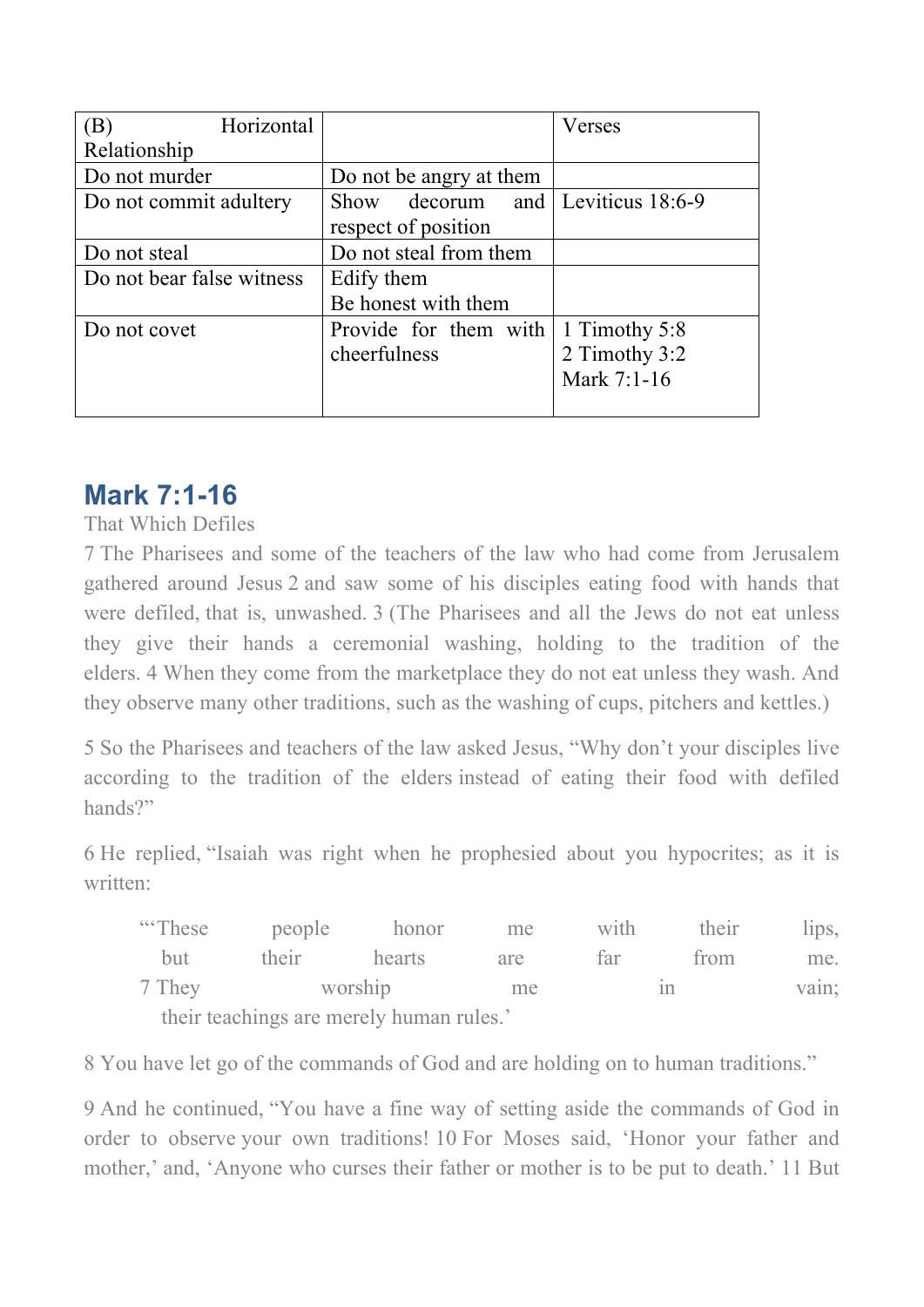you say that if anyone declares that what might have been used to help their father or mother is Corban (that is, devoted to God)— 12 then you no longer let them do anything for their father or mother. 13 Thus you nullify the word of God by your tradition that you have handed down. And you do many things like that."

14 Again Jesus called the crowd to him and said, "Listen to me, everyone, and understand this. 15 Nothing outside a person can defile them by going into them. Rather, it is what comes out of a person that defiles them."

The Pharisees have the tendency to provide for traditions that over-ride God's immutable laws. One of which is with regards to honoring parents. To honor parents involves providing for their needs. But, the tradition says if a man's parents are in want, and he wants to withhold help on them, all he has to do is swear by the Corban, that is - by the gold of the temple - then his parents shall not be able to benefit from any assistance because the money had already been pledge to the temple. Therefore, the pledge exempted him from fulfilling his obligation regarding God's holy law which is to honor the parents by providing for their needs. Jesus called it an evil thing.

**Mark 7:23**

23 All these evils come from inside and defile a person."

Therefore, Jesus is emphasizing the point that to honor our parents is to take care of them and provide for their needs financially. The principle is for children to take care of their parents in the same way our parents took care of us when we were young.

## **Summation**

**Ephesians 6:1-3**

1 Children, obey your parents in the Lord, for this is right. 2 "Honor your father and mother"—which is the first commandment with a promise— 3 "so that it may go well with you and that you may enjoy long life on the earth."

The instruction of God is very clear. We are to honor our parents in all circumstances. This is a command that comes with a promise – a promise of long life and well-being.

The blessing comes in two (2) parts. The first part is the natural result of obedience, and of the loving and respectful relationship within the family. There are many benefits to the children and the generations after them if respect for authority and the elderly prevail.

And, the second part is the special blessings from God. Our parents stand in the place of God within the family. Therefore, to honor our parents, who are our earthly father,